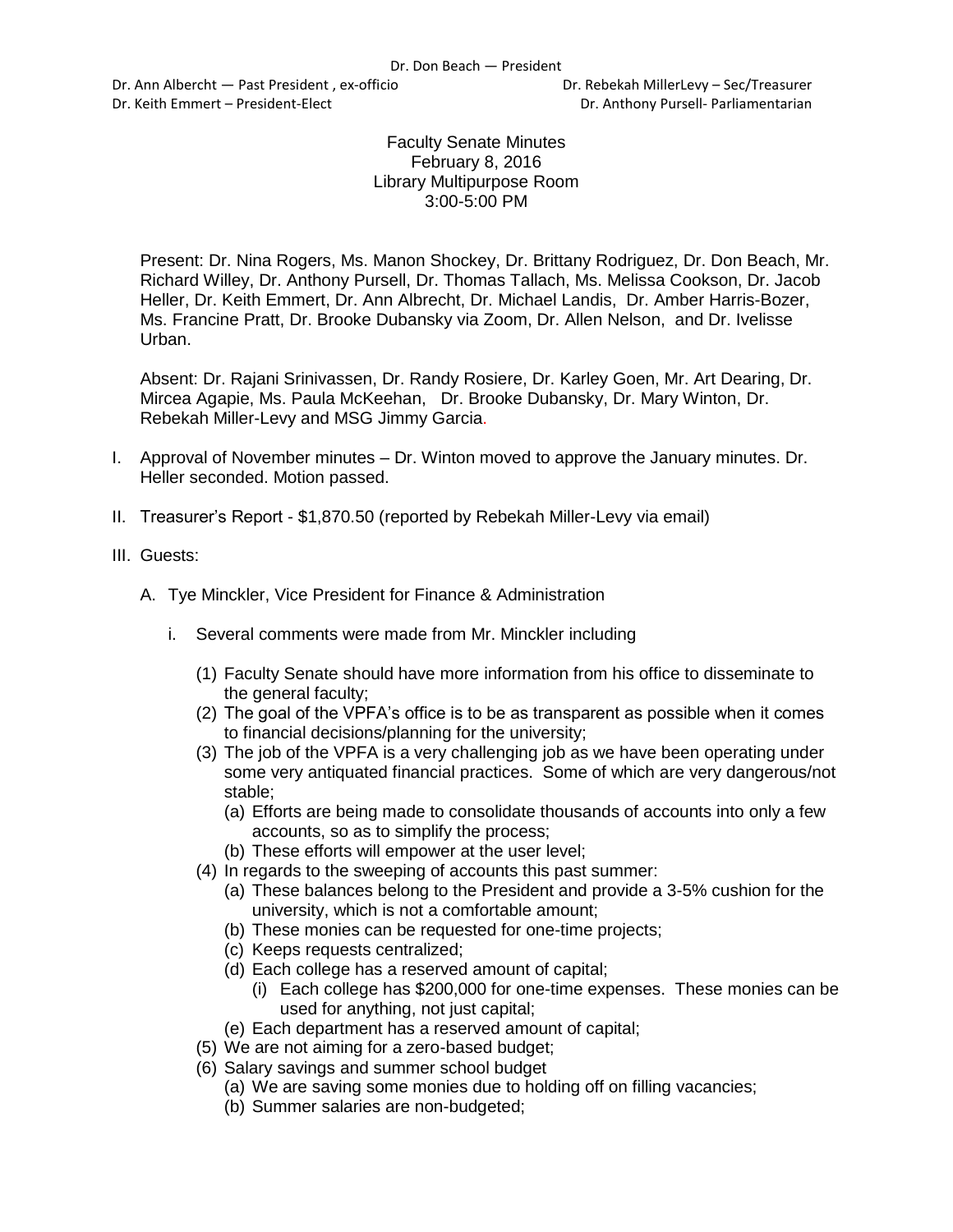Dr. Ann Albercht — Past President, ex-officio **Britannia and Contact Contact Contact** Dr. Rebekah MillerLevy – Sec/Treasurer

Dr. Keith Emmert – President-Elect Dr. Anthony Pursell- Parliamentarian

- (c) Because of salary savings, our cushion should also be better in the future;
- (7) Funding per student is going down, state is contributing less and less. A 10% reduction in the last 5 years from the state;
- (8) The university has taken on too many initiatives at one time and the amount of money generated from these initiatives may not cover overhead;
- (9) Forecasts for the future are not as encouraging when the Texas Legislature meets for the next biennium due to oil prices and other economic forecasts. We have a great need to begin planning now;
- B. Mike Haynes, Institutional Research and Effectiveness
	- i. Presented website to show Faculty Senate where to go to get useful information;
		- (1) Assessment schedule;
		- (2) Satisfaction survey;
		- (3) Surveys for faculty;
		- (4) IRB;
		- (5) Data request forms;
		- (6) Parent satisfaction and the tie in to the strategic plan
	- ii. Information and graphs are available and can be interpreted by the 'untrained eye';
	- iii. Desire to make data available in a digestible manner;
	- iv. One statistic that stood out was that less than 30% of Tarleton grads actually started at Tarleton.
- IV. University Committees with Faculty Senate representation Reports/Committee assignments
	- A. Academic Advising Council (Shockey) No Meeting
	- B. Academic Assessment, University Evaluation and Effectiveness (Nelson) No Meeting
	- C. Academic Council (Beach) Dwayne Snyder discussed having Friday through Tuesday of Fall and Spring commencements available as we experience an increase in the number of commencements necessary.
	- D. Academic Council Executive Team (Beach) Texans Team Up, Day of Service is April 7.
	- E. Academic Standards (Beach) No Meeting
	- F. ALE/REAL Oversight Committee (Miller-Levy) No Meeting
	- G. ALE/REAL Council (Beach) No meeting.
	- H. Budget Advisory Council (Rogers)
	- I. Campus Carry Council (Emmert) A public link will be made available that shows a video to prepare for an open shooter scenario.
	- J. Campus Ethics, Compliance, and Enterprise Risk Management (Winton) Meeting is scheduled for 2/10/2016
	- K. CII Advisory Council (Heller) No Meeting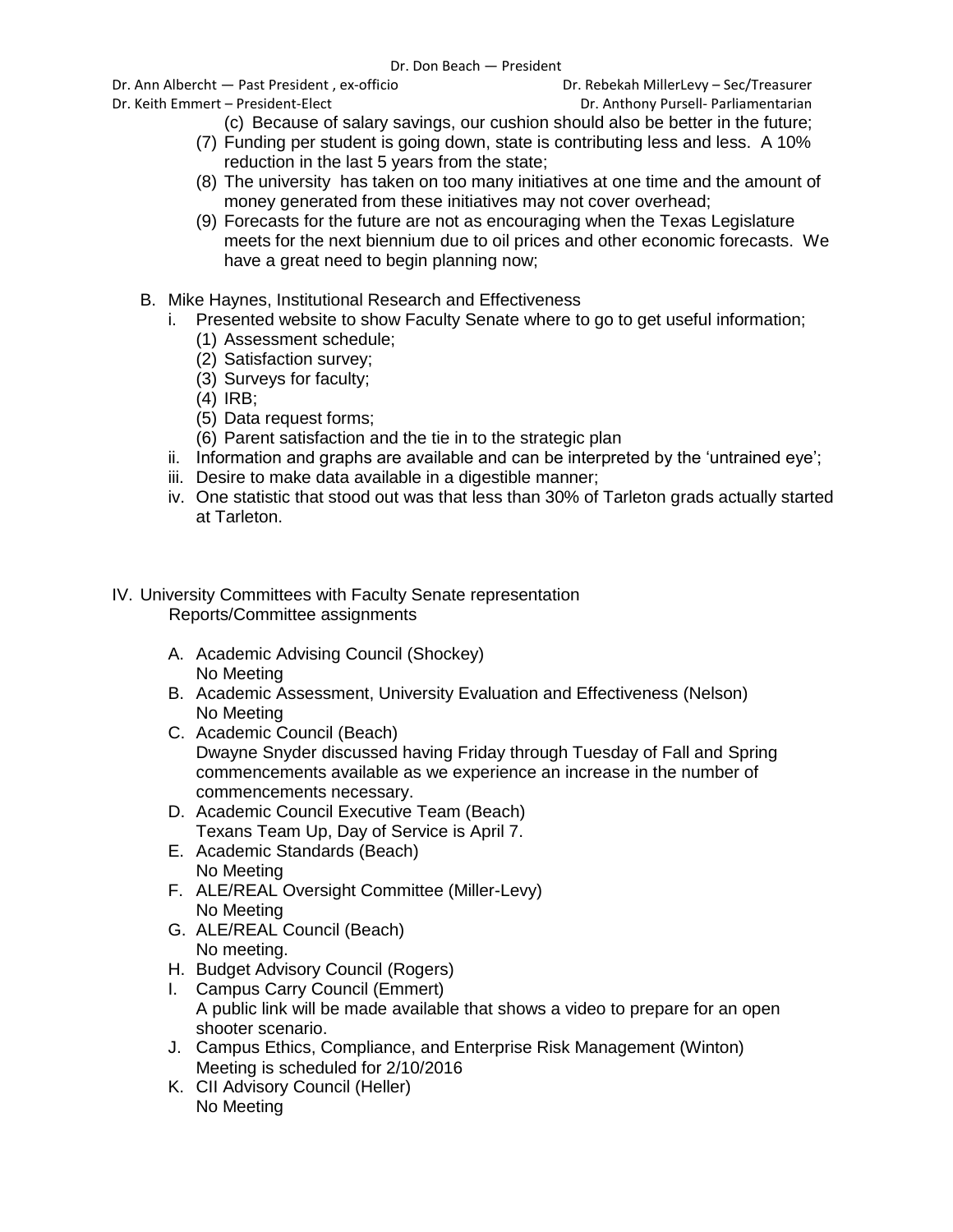Dr. Ann Albercht — Past President, ex-officio **Britannia and Contact Contact Contact** Dr. Rebekah MillerLevy – Sec/Treasurer

- L. Commencement and Convocation (Pursell) Meeting was scheduled during Faculty Senate Executive Committee meeting with Dr. Murray. There will be seven ceremonies: 1 on Friday, 4 on Saturday, and 2 on Sunday. Sunday is Mother's Day and services will begin after 1pm.
- M. Developmental Education Advisory Council (McKeehan) No Report
- N. Digital Media Advisory Committee (Shockey) Meeting scheduled for 2/26/2016
- O. Educator Preparation Council (Tallach) No meeting
- P. Emergency Management Council (Emmert) Meeting to begin search for a director
- Q. Employee Benefits (Nelson) No Meeting
- R. Environmental Advisory Committee (Shockey) No Meeting
- S. Faculty Development Committee (Miller-Levy) No meeting, however Don Beach reported that faculty were upset about the process. A tighter process will be developed for the future.
- T. Faculty Handbook (Albrecht) No meeting
- U. Hybrid/Online Course (Harris-Bozer) No meeting
- V. International Education Advisory Committee (Heller) Discussion of student scholarships and awards. Set up guidelines and criteria.
- W. Library Committee (Emmert) No Report
- X. Parking Committee (Albrecht) No meeting
- Y. SEMEC (Beach) No Meeting
- Z. University Calendar Committee (Pursell) No Meeting
- AA.University Curriculum Committee (Miller-Levy) Met to pass curriculum items for Fall 2016.
- BB.University Discipline Appeals (Miller-Levy) No Meeting
- CC. University Diversity, Access, Equity, & Disability Service Committee (Pratt) No Meeting
- DD. University Planning Council (Albrecht) Priorities and support for IT issues are continuing to be bogged down. Currently some items are 6 months backlogged.
- EE.University Research Committee (Heller) No Meeting FF.UPMC (Albrecht)
- No meeting
- V. Old Business

A. Feedback on Banked Graduate Hours from Departments

No new discussion, however Tye Minkler mentioned during his meeting with FS that the budget was no longer two different budgets with the summer hours.